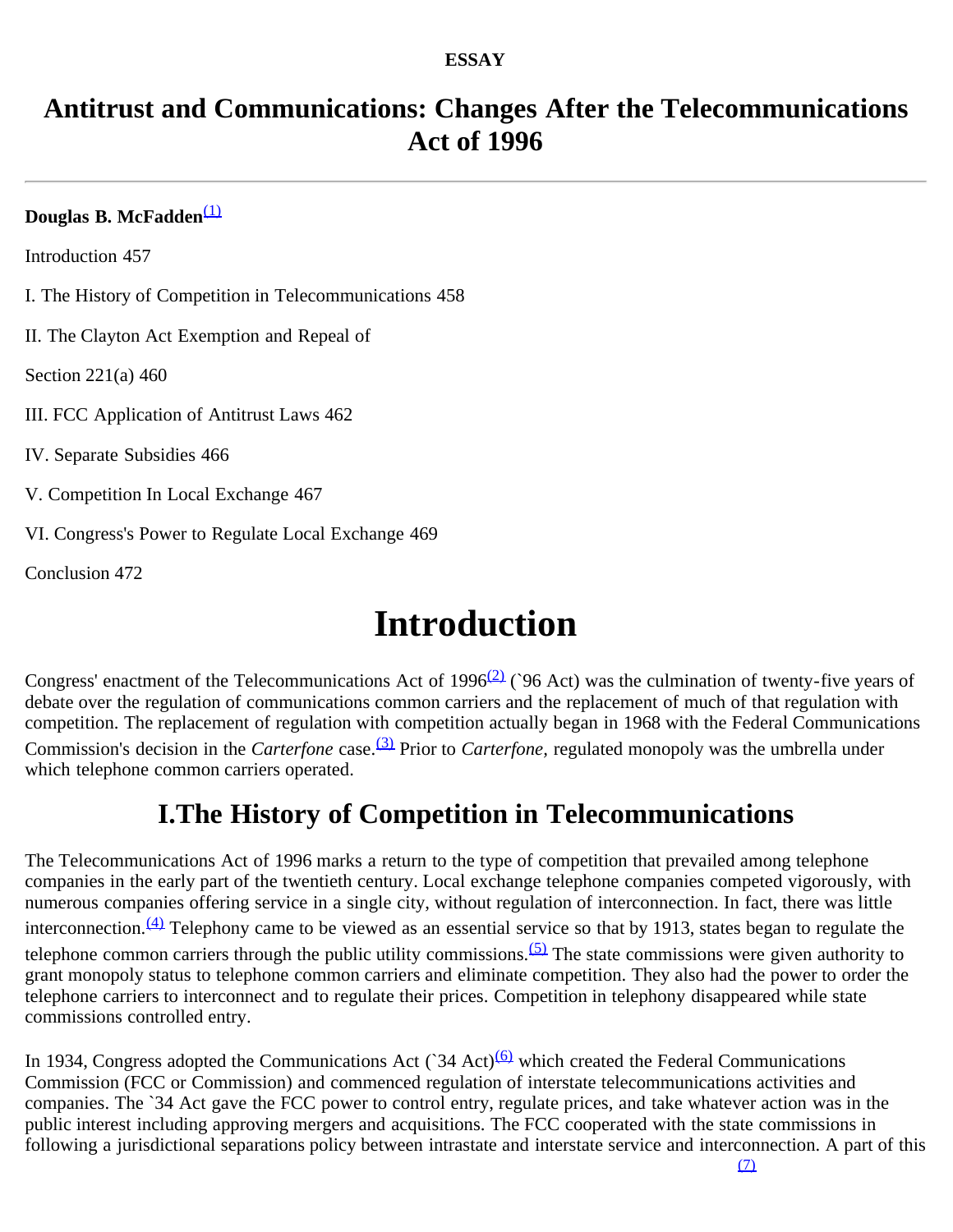policy was designed to keep local rates low by assigning greater expenses to interstate service. The result was interstate subsidization of local exchange.

The FCC began to alter its monopoly policy in 1968 with its *Carterfone* decision.<sup>(8)</sup> That decision invalidated tariff provisions, which prohibited attachment of customers and provided equipment to the telephone company's network. The following year, the FCC granted MCI authority to construct a microwave system competing with the Bell System between Chicago and St. Louis.<sup>[\(9\)](#page-7-7)</sup> It expanded the MCI decision to permit entry of specialized common carriers in  $1971<sup>(10)</sup>$  While competition was being permitted in intercity service and terminal equipment, there was no competition permitted by the states in local exchange service. That noncompetition in local exchange continued until the enactment of the `96 Act.

The Senate Subcommittee on Antitrust and Monopoly, chaired by Senator Philip Hart, held a series of hearings in 1973 and 1974 on the question of competition in telecommunications. $(11)$  The hearings, while directed at AT&T, reflected on the entire telecommunications industry. Subsequent to those hearings, the Department of Justice filed an antitrust suit, against AT&T and the Bell System companies that resulted in the breakup of the Bell System.<sup>(12)</sup> MCI had earlier filed an antitrust suit against AT&T and the Bell System.<sup>(13)</sup> While the Senate hearings did not result in legislation, they did spur the introduction of further competition. Thereafter, AT&T and the telephone industry launched a lobbying effort to get Congress to adopt legislation that would preserve the telephone companies' monopolies. However, it proved unsuccessful.

Further, in 1981 the FCC moved to increase competition in telecommunications when it adopted the structure and procedure for cellular mobile radio service (CMRS). $\frac{(14)}{10}$  This cellular order provided for the licensing of two carriers in each market. It also prohibited limitations on resale and required that service to resellers be on a non-discriminatory basis. Thus, the order not only opened competition with a duopoly of licensees in each local market, it also spawned many other competitors as resellers.

Congress has placed its imprimatur on this move to competition with the `96 Act. The enactment of the `96 Act will change significantly the application of the antitrust laws to communications activities. The FCC stated that in enacting the `96 Act, "Congress sought to establish `a procompetitive, de-regulatory national policy framework' for the United States telecommunications industry." $(15)$  Prior to the enactment of the `96 Act, telecommunications companies were somewhat immunized from full application of the antitrust laws, regarding mergers and acquisitions, because of regulation by the FCC and the state public utility commissions. Section  $601(b)$ <sup>(16)</sup> of the `96 act provides:

(b) ANTITRUST LAWS.

(1) SAVINGS CLAUSE. - Except as provided in paragraphs (2) and (3), nothing in this Act or the amendments made by this Act shall be construed to modify, impair, or supersede the applicability of any of the antitrust laws.

(2) REPEAL. - Subsection (a) of section 221 (47 U.S.C. 221(a)) is repealed.

(3) CLAYTON ACT. - Section 7 of the Clayton Act (15 U.S.C. 18) is amended in the last paragraph by striking "Federal Communications Commission,".

This language may have a significant effect on future mergers and acquisitions of telecommunications companies as well as their activities. No longer will FCC approval of merger or acquisition insulate the carrier from action under the Clayton Act.

### **II.The Clayton Act Exemption and Repeal of**

### **Section 221(a)**

Under the old section 221(a) of the `34 Act, $\frac{(17)}{12}$  the FCC was vested with authority to review and approve or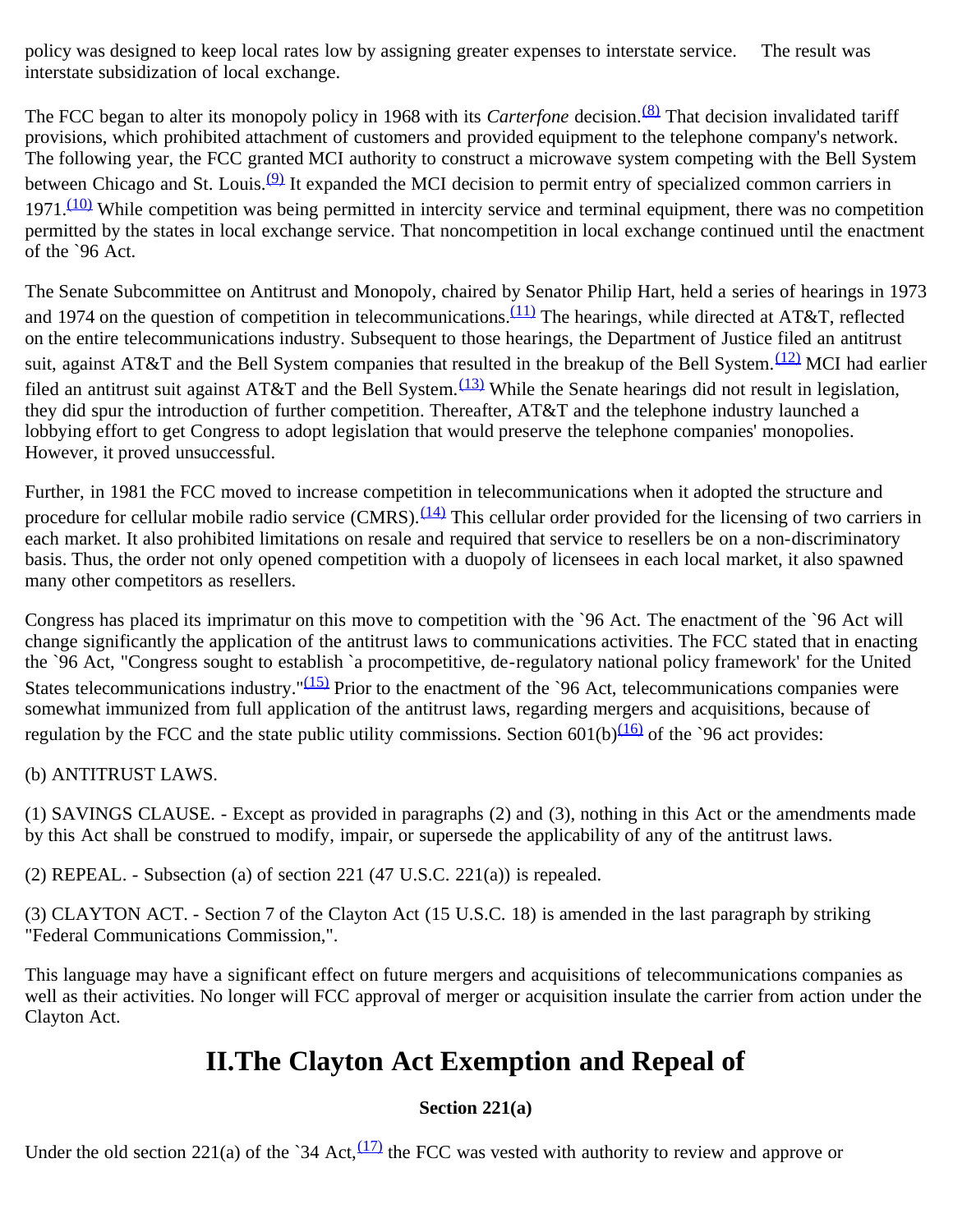disapprove mergers and acquisitions of telephone companies. It is only in more recent years that the FCC considered the issue of antitrust implications of a merger or an acquisition.  $(18)$  Earlier, the Commission simply viewed the issue in light of the overall public interest standard.<sup>(19)</sup> Section 7 of the Clayton Act<sup>(20)</sup> exempted similar transactions of the FCC. Exemptions in each act are now repealed. The result is that such transactions are now subject to the full scope of the Clayton Act, as well as the Hart-Scott-Rodino Act.<sup>(21)</sup> The FCC, however, retains its jurisdiction over the issuance and transfer of licenses and, the public interest standard gives it wide latitude in considering licensing. The repeal of section 221(a) does not affect other provisions in the `34 Act. However, with the language in section  $601(b)(1)$  of the `96 Act, dual enforcement of the antitrust laws will exist with both the Department of Justice and the FCC. The result is greater avenues for the Department of Justice and private parties to challenge mergers and acquisitions.

Parties, seeking to merge or acquire a telecommunications company, could find themselves in three separate venues with three separate standards. Under section 7 of the Clayton Act, $(22)$  either a private party or the Department of Justice could go into court, to seek an injunction preventing the transaction, on the grounds that it substantially lessens competition. Likewise, under the Hart-Scott-Rodino Act, the parties may be required to file for approval, with the Department of Justice, because of the size of the transaction.<sup>(23)</sup> If the transaction involves the transfer of licenses by the FCC, the public interest standard must be met.<sup> $(24)$ </sup> Private parties could challenge at the FCC with petitions to deny. The House Senate Conference Report for the 1996 Act states:

In addition, if immunity were conferred under section 221(a), it would allow mergers between telecommunications giants to go forward without any antitrust or securities review. In the old world, the statute was usually used to confer immunity on mergers between non-competing Bell operating subsidiaries or mergers between Bells and small independents within their territories. Neither of these situations involved competitive considerations.

However, in the future, the conferees anticipate that cable companies will be providing local telephone service and the BOCs will be providing cable service. Mergers between these kinds of companies should not be allowed to go through without a thorough antitrust review under the normal Hart-Scott-Rodino process. The new language contains a conforming change to clarify that these mergers will now be subject to Hart-Scott-Rodino review. By returning review of mergers in a competitive industry to the DOJ, this repeal would be consistent with one of the underlying themes of the bill--to get both agencies back to their proper roles and to end government by consent decree. The Commission should be carrying out the policies of the Communications Act, and the DOJ should be carrying out the policies of the antitrust laws. The repeal would not affect the Commission's ability to conduct any review of a merger for Communications Act purposes, e.g. transfer of licenses. Rather, it would simply end the Commission's ability to confer antitrust immunity.

Clearly, Congress intended future review of mergers and acquisition to be subject to all three acts. This will impose a greater burden on the parties seeking to merge or engage in sizable acquisitions. What is not addressed is the doctrine of primary jurisdiction. If a party files in the courts to prevent a merger/acquisition under the Clayton Act, does the federal court defer to the FCC for initial determination and is that FCC determination binding on the Court?<sup>(25)</sup> If a party files a petition to deny transfer of the license, and in the courts, the FCC may defer consideration of anticompetitive effects until the appropriate federal court has rendered a judgment on such issues.  $(26)$  The argument that, because of pervasive regulation by the FCC, telecommunications carriers are immune from the antitrust law has met with little success. The courts have generally denied immunity from the antitrust laws. $(27)$ 

### **III.FCC Application of Antitrust Laws**

Although the `34 Act does not explicitly require the FCC to adjudicate allegations of anticompetitive behavior of communications licensees, pursuant to its mandate, the FCC does consider anticompetitive behavior to reach decisions which are consistent with the public interest. Section 314 of the `34 Act states that no person, engaged in the transmission of radio communications, may act in a way which substantially lessens competition or restrains commerce.<sup> $(28)$ </sup> In addition, pursuant to section 309 of the `34 Act, the Commission's authority to grant applications is conditioned upon a finding that "the public interest, convenience, and necessity will be served by the granting of such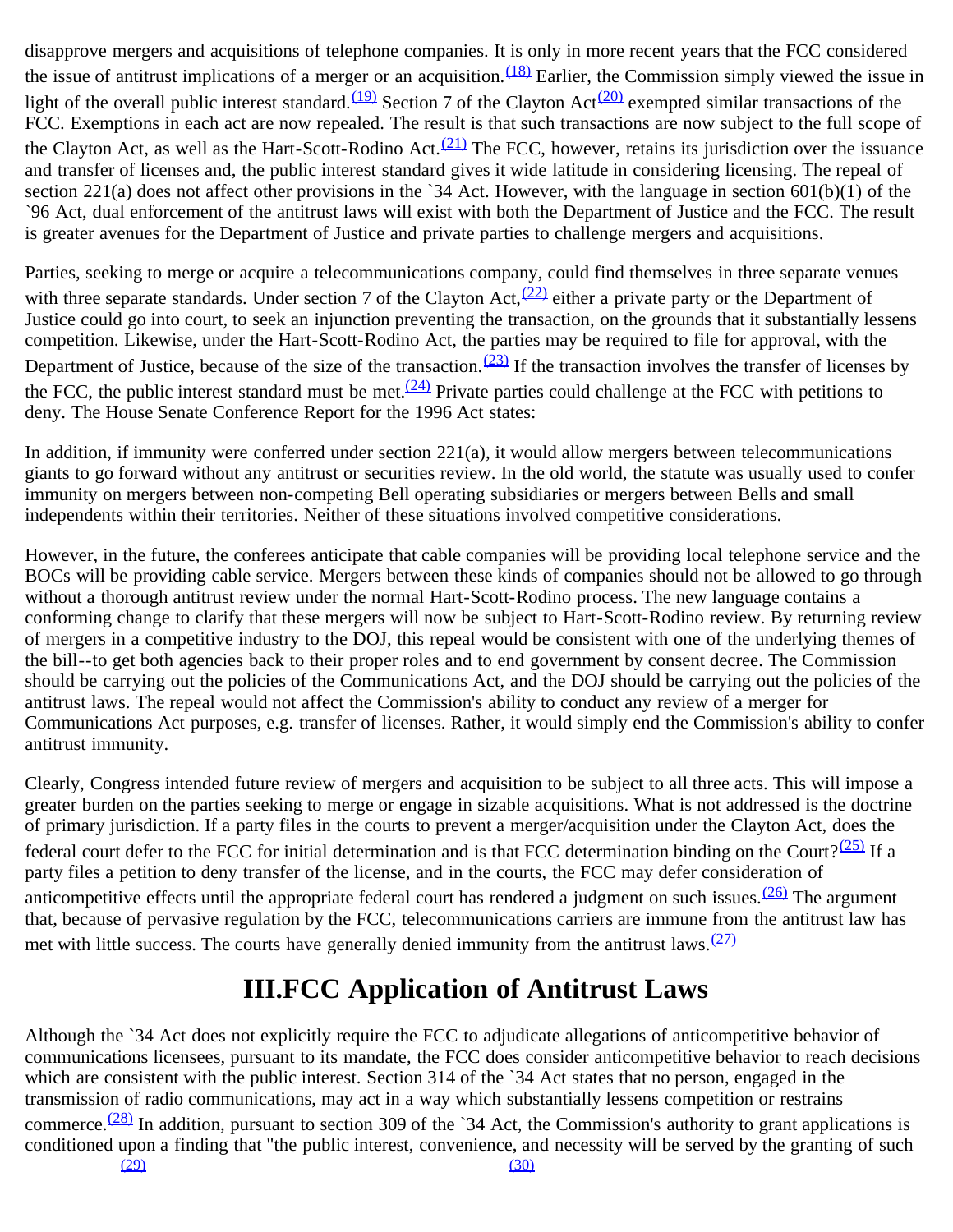application." The `34 Act also prohibits price discrimination. This is similar to a prohibition in the Robinson-Patman Act. $(31)$  Lastly, the Commission is mandated by statute to make available an efficient communications service at a reasonable cost, consistent with the public interest, convenience, and necessity. $\frac{(32)}{2}$  $\frac{(32)}{2}$  $\frac{(32)}{2}$ 

In *AT&T* (*Designation Order*), the Commission found that its public interest determination should include consideration of the effects of proposed actions on competition. $(33)$  Harkening back to the fundamental principle established in its *Specialized Common Carrier Services Order*,<sup>(34)</sup> the Commission expressed what remains the guiding principle in its public interest determination: the "promo[tion] and mainten[ance] [of] an environment within which existing and any new carriers shall have an *opportunity to compete fairly and fully*<sup>"(35)</sup> Specifically, the FCC would not provide "any `protective umbrella' for new entrants *or any artificial bolstering of operations that cannot succeed on their own merits.*"[\(36\)](#page-8-17) The FCC's policy envisioned and encouraged an environment comprised of entities thriving on competition and providing high quality service to customers at reasonable prices.

Under the framework of the FCC's "full and fair competition" standard, $\frac{(37)}{27}$  antitrust concerns, such as an applicant's market power and the proposal's effect on competition, constitute only one component<sup>(38)</sup> of the public interest determination undertaken; this evidence is then weighed against other evidence $\frac{(39)}{(39)}$  to determine whether the benefits resulting from the proposal outweigh the costs of diminished competition. In addition to the more rapid introduction of advanced technology, other public interest benefits which the FCC will weigh include reductions in barriers to new customers and the resulting spread of fixed costs over a larger population of users, economies of scale, efficient use of the spectrum, and the improvement in service resulting from the carrier's own choice, as to the most efficient distribution system.<sup>(40)</sup> The FCC's cost-benefit analysis reflects consideration of the "special considerations that have influenced Congress to make specific provision for the particular industry." $\frac{(41)}{2}$  $\frac{(41)}{2}$  $\frac{(41)}{2}$ 

In the *McCaw/AT&T* case the FCC approved the merger, finding that it would have procompetitive effects. The FCC noted that the merger would "lead to a broadened range of consumer choices, more price competition, an increased responsiveness to consumer needs and desires on the part of competing carriers and potential entrants, as well as incentives for continued technical and service innovations in the cellular service business." $(42)$  The FCC went on to hold that likely procompetitive results outweighed any potential anticompetitive effects.  $(43)$  The weighing of benefits and harms under the public interest standard gives the FCC far more leeway than the courts have under the Clayton Act standard of "lessening competition."

The FCC has consistently held that its public interest standard and the antitrust laws exist to protect the *public's* interests, *not* the economic interests of competitors.<sup>(44)</sup> The FCC is mandated by statute to review the actions of common carriers to prevent discrimination against subscribers.<sup>(45)</sup> That Congress intended for the FCC's focus to be on customers and not on competitors  $\frac{(46)}{2}$  is evident from the `34 Act which includes remedies only for injured customers, not competitors.[\(47\)](#page-9-8) Nonetheless, the FCC analysis is similar to the Supreme Court's in *Brown Shoe*[\(48\),](#page-9-9) which stated that market share and concentration are critical in a Clayton Act analysis.

The concentration argument, however, was not accepted by the Court in *Cincinnati Bell*, <sup>(49)</sup> where the Court remanded the FCC rulemaking regarding how cross-ownership affects eligibility for PCS auctions. The Court rejected the FCC argument that a minority interest in a PCS license by a cellular licensee in the same market was predictive of an incentive not to compete. The Court, however, did not address the questions of potential violations of section 1 of the Sherman Act<sup>(50)</sup> (price fixing) and section 8 of the Clayton Act.<sup>[\(51\)](#page-9-12)</sup>

In its reconsideration order and in responding to the courts, the FCC adopted traditional antitrust standards regarding minority ownership in competing companies.<sup>(52)</sup> By adopting the new rules on attribution, the Commission rejected a "control-based" attribution test. The Commission stated:

We reject a control-based attribution test because significant, but non-controlling, investments have sufficient potential to affect the level of competition in the CMRS market. The CMRS spectrum cap ownership attribution rule, just as all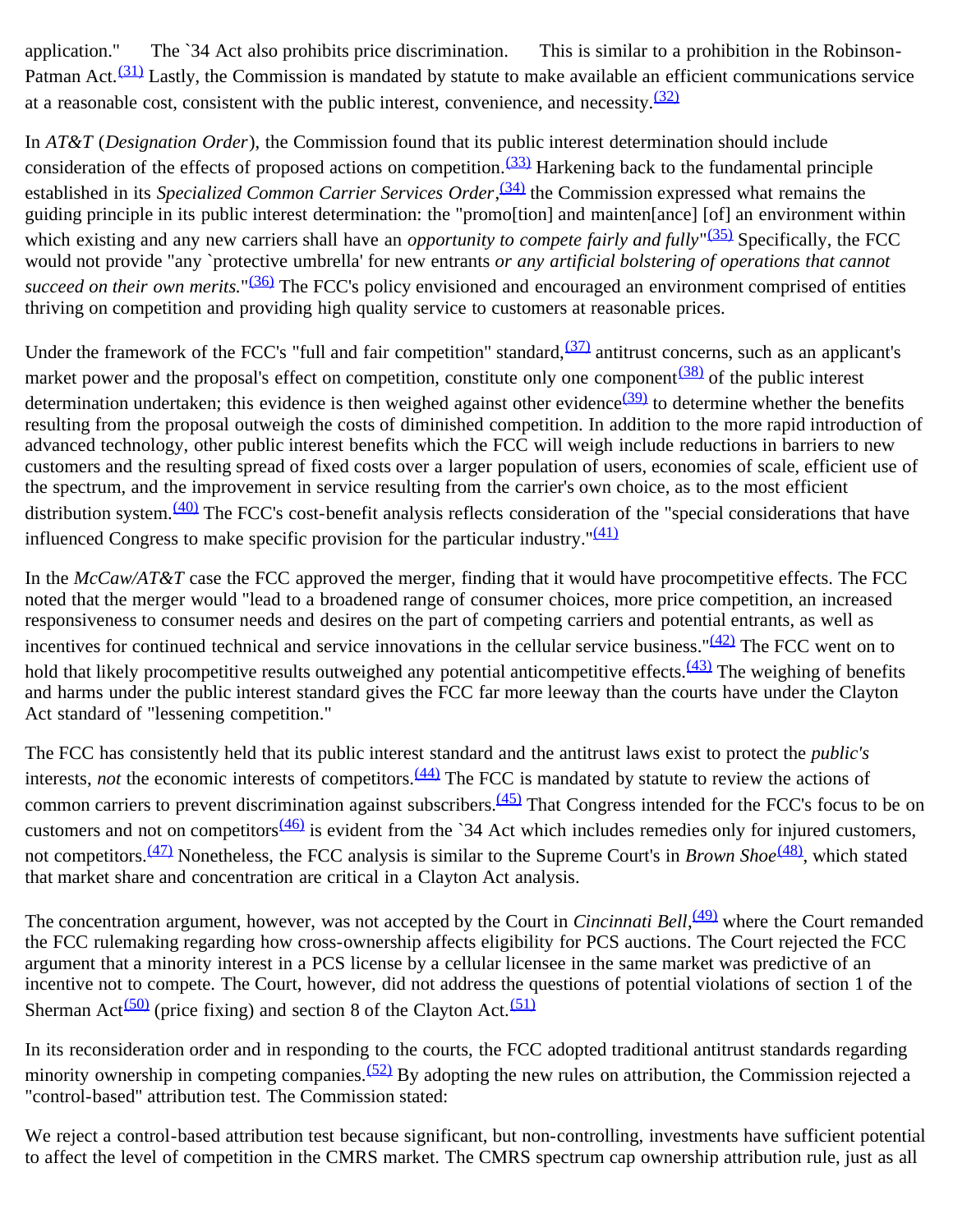other ownership attribution rules and similar statutory provisions, must take such interests into account. Economic theory predicts that where a CMRS licensee owns a substantial portion of one of its competitors, neither company has as strong an incentive to compete vigorously against its partner as it does with respect to an unrelated competitor. That is the case for several reasons. A company that is entitled to a substantial percentage of the profit generated by its competitor will be reluctant to undercut the competitor's price -- doing so would amount to taking money out of its own pocket. Rather than compete on price, both companies have an incentive to maintain a high price level by coordinated interaction. In any event, the minority shareholder would have an incentive to stifle vigorous price competition. It would also have the capability of doing so because a minority owner may exert influence over the company by challenging various business decisions, by conducting (or even just threatening) litigation, by refusing to provide additional capital, by insisting upon business audits, or by using other mechanisms by which minority owners protect their investments in closely held firms.

Under 47 C.F.R. 20.6(e)(4)(i), a party holding a controlling interest in both a cellular licensee and a PCS licensee in the same market, must divest one of the two within 90 days.<sup>(53)</sup> These factors, however, may not receive the same weight from the FCC. The public interest standard gives the FCC wide latitude, but it may need to make specific economic findings in light of the *Cincinnati Bell* case.

### **IV.Separate Subsidiaries**

In section 272 of the `96 Act, Congress has adopted separate subsidiary requirements, for the former Bell operating companies, that are intended to impose a wall between local exchange and manufacturing or interlata service. This adopts a structure initially adopted by the FCC in the *GTE/Telenet* case.<sup>(54)</sup> The FCC, in that case, expressed concern over possible cross-subsidization of competitive services with monopoly services. This cross-subsidization concern has been of paramount importance to regulators, as competition increased.

In the *McCaw/AT&T* case, the FCC took a contrary approach and declined to require structural separation. The Commission held that other requirements, imposed on the merger, cured concerns over possible cross-subsidization or misallocation of costs between regulated and unregulated business.<sup>(55)</sup> This case marks a significant departure from the antitrust theory that anticompetitive conduct necessarily flows from structure. The *McCaw* case stands for the antitrust theory that structure, plus conduct, is necessary for structural separation. Structure, without the conduct, is benign. It is a long held economic misconception that, by breaking-up or preventing vertically or horizontally integrated structures, anticompetitive conduct is prevented. Such a view may prevent business from taking advantage of economies of scale and cost efficiency that provide a lower cost product for the consumer.<sup>(56)</sup> It is noteworthy that the court in *Cincinnati Bell*,<sup>(57)</sup> in its remand, cast doubts on the structural separation imposed on BOC's, between their cellular and wireline companies,  $(58)$  which was effectively repealed by section 601(d) of the `96 Act.

Even though section 272 of the `96 Act imposes the separate subsidiary requirement only on former Bell System companies, other non-Bell local exchange carriers must, however, proceed with caution in acting as a unitary enterprise. Cross-subsidization of competitive services, by monopoly services, also runs afoul of the Clayton Act. Leveraging monopoly power in one market, to gain an advantage in another market, would violate the Clayton Act and be construed as anticompetitive by the FCC. $(59)$ 

In the *NYNEX Order*, regarding out-of-region BOC interstate interexchange services, the FCC held that such services must be offered through a separate subsidiary. That separate subsidiary must maintain separate books. It is not permitted to jointly own transmission or switching equipment with the LEC nor to take tariffed services from the LEC's general tariff. $(60)$ 

In approving a merger or acquisition, the FCC has wide discretion in imposing conditions, affecting structure and operation, that may not be imposed by the courts or the Department of Justice.

## **V.Competition In Local Exchange**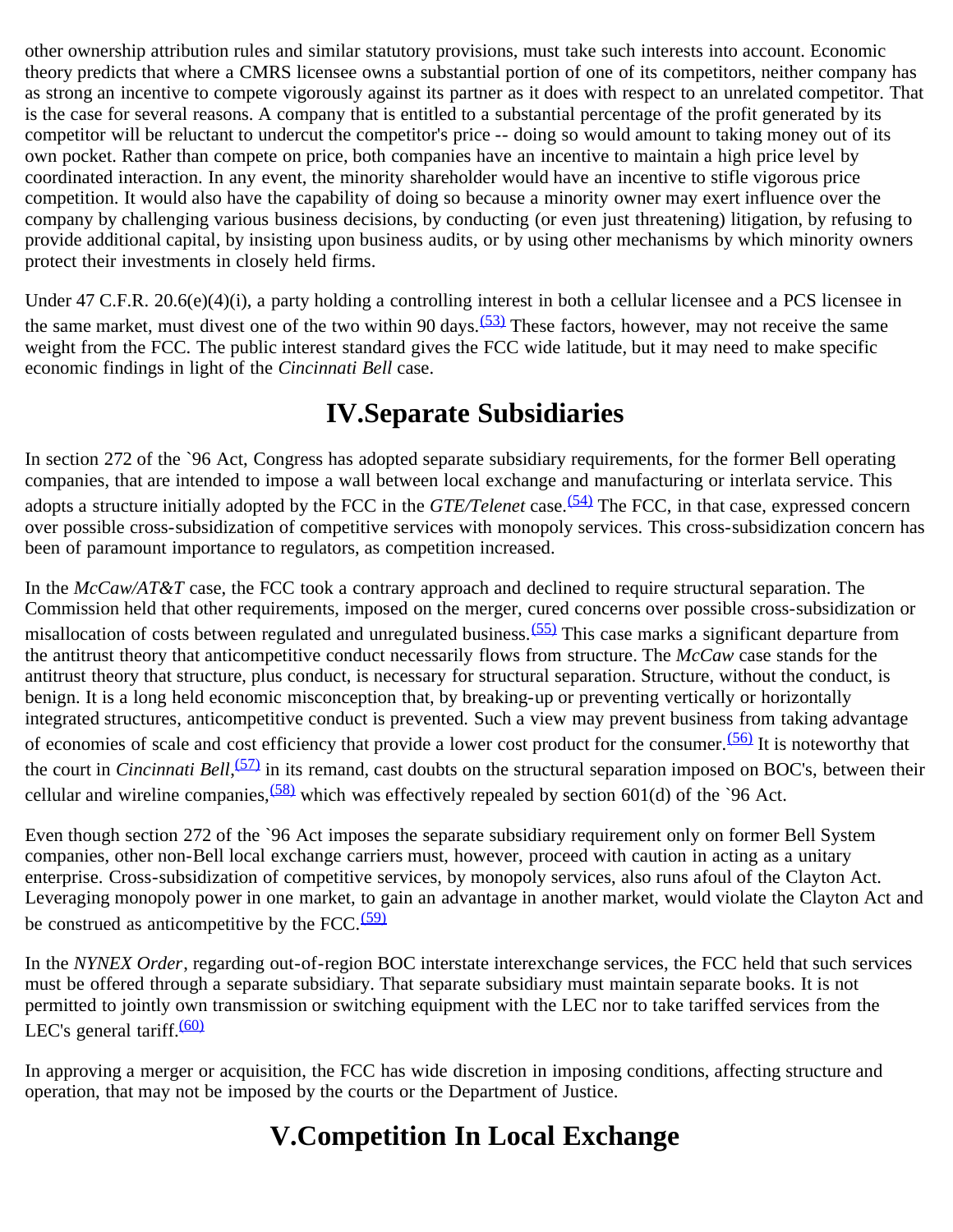Among the significant changes, brought about by the `96 Act, is the introduction of competition into local exchange service. Section 251 imposes interconnection duties on local exchange carriers to provide connection to competing carriers. Likewise, section 253 of the `96 Act precludes a state commission from denying a competing local exchange carrier the right to enter the market. In addition, section 251 provides for entry by resellers of local exchange service. In many ways, the clock has been turned back 100 years. What is different is the regulatory compulsion of interconnection.

The `96 Act does not mention section 152(b) of the `34 Act which reserved to the states, jurisdiction over intrastate carriers.<sup>(61)</sup> Section 152(b) bumps up against section 253(a) of the `96 Act that limits the state PUC action if it restricts entry. When Congress adopted the 1993 amendments regarding CMRS, it specifically excluded application of section 152(b). $\frac{(62)}{2}$  The `96 Act makes no such exclusion. The result is an inconsistency within section 253 of the `96 Act. Subsection (a) restricts the states, subsections (b) and (c) recognize a form of state jurisdiction, and subsection (d) gives the FCC the power to preempt the states. If that is confusing, throw in section 152(b) and it looks chaotic. The FCC adopted regulations for the implementation of the `96 Act's requirements of competition in local exchange on August 8, 1996 in its *Second Report and Order*.<sup>(63)</sup> The Commission stated "potential competitors in the local and long distance markets face numerous operational barriers to entry not withstanding their legal right to enter such markets. The dialing parity, nondiscriminatory access, and network disclosure requirements should remove those barriers to entry."[\(64\)](#page-10-5) This *Second Report and Order* places the FCC in the role of directly regulating local exchange service. Whether that is beyond the power of Congress and the FCC is a question of profound importance. The U.S. Court of Appeals for the Eighth Circuit has stayed the implementation of the regulations pending review.<sup>[\(65\)](#page-10-6)</sup>

In its *First Report and Order on Local Exchange*, the Commission concluded that the dual regulation by the federal and state agencies was significantly altered by the `96 Act. $(66)$  The Commission went on to conclude that section 251 of the `96 Act is binding on the states, "even with respect to intrastate issues." There are dramatic changes that limit the regulatory role of the state commissions, over telecommunications, except to promote competition as defined by the FCC.

### **VI.Congress's Power To Regulate Local Exchange**

It is likely that Congress, acting under the Commerce Clause of the Constitution, has power to regulate telecommunications that are connected to the switched nationwide network.<sup>(67)</sup> But it must make findings to support such a legislative concept. The Conference Report makes little mention of the language, except to say that state laws to protect the "captive utility ratepayer from the potential harms caused by such activities are not preempted." Congress does not clarify what that means.

The Commerce Clause expressly gives Congress power "[t]o regulate Commerce with foreign Nations, and among the several States."<sup>(68)</sup> "Generally speaking, the Commerce Clause protects against inconsistent legislation arising from the projection of one state regulatory regime into the jurisdiction of another State."<sup>(69)</sup> In short, the clause was intended to create a common market with uniform regulations governing national concerns.<sup>[\(70\)](#page-10-11)</sup>

Congress's grant of authority is practically limitless, reaching well beyond commerce to include most economic relationships.<sup>(71)</sup> Indeed, the Commerce Clause limits state power even where Congress has not acted.<sup>(72)</sup> This selfexecuting aspect of the provision is known as the "dormant" or "negative" Commerce Clause. $\frac{(73)}{100}$  The Commerce Clause "by its own force created an area of trade free from interference by the States." $(74)$  The significance of this judicial construction of the provision's scope is this: a state law can be challenged if it impermissibly burdens interstate commerce, even where Congress has chosen not to exercise the full scope of its authority in preempting a particular field of activity.

In telecommunications, Congress surprisingly avoided giving the FCC power to regulate the intrastate aspect. Until adoption of the Omnibus Budget Reconciliation Act (OBR) in 1994, and section 332 of the `34 Act, $(75)$  Congress's adoption of section 151 stood as a bulwark against FCC intervention into the intrastate realm of local exchange.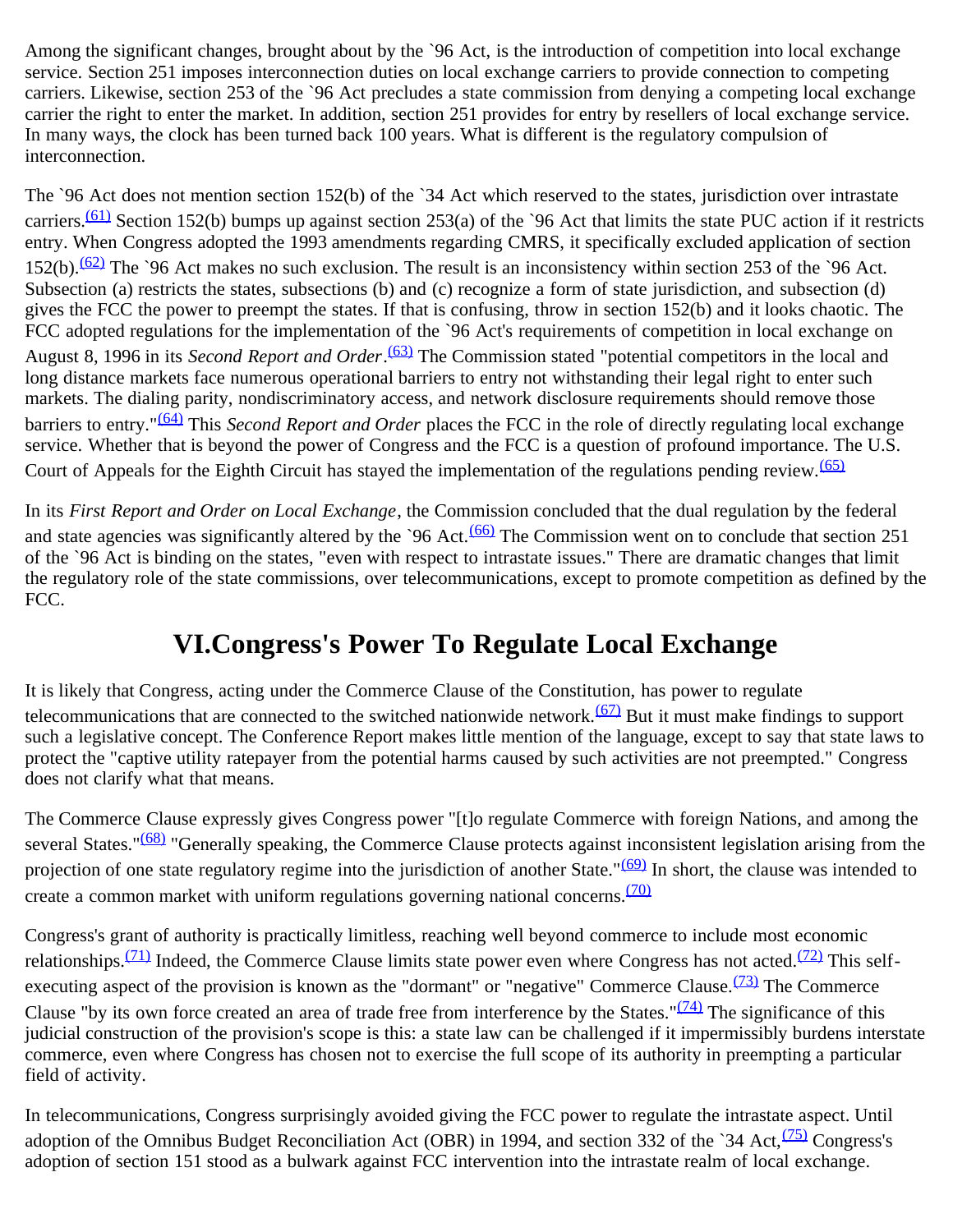Section 253 of the `96 Act changes that. Congress has made an enormous leap, with section 253, to give the FCC the power to invalidate what may be intrastate activity. The principal issue, however, is whether there were sufficient findings to support this quantum leap by Congress. In the OBR, Congress preempted state regulation of CMRS rates and entry by CMRS carriers. The Second Circuit has upheld that preemption.<sup>(76)</sup> The authority of the Commerce Clause, however, must be viewed against the restrictions in the Tenth Amendment.

Tenth Amendment<sup> $(77)$ </sup> issues would normally be trumped by Commerce Clause findings, but the Supreme Court's decision in *United States v. Lopez*<sup>(78)</sup> gives states' rights new meaning. The Tenth Amendment is not mentioned in *Lopez*. The case instead turns on limitations of the Commerce Clause. The Commerce Clause, however, cannot be viewed in a vacuum. Even though ignored, the Tenth Amendment hovers over the decision.

The Constitutional source of the states' "historic police powers" is the Tenth Amendment. $(79)$  The courts "use the Tenth Amendment to encompass any implied constitutional limitation on Congress's authority to regulate state activities, whether grounded in the Tenth Amendment itself, or in principles of federalism, derived generally from the Constitution."[\(80\)](#page-10-21) The nature and extent of this limitation on federal power was rejected in *Garcia v. San Antonio Metro. Transit Auth.*[\(81\)](#page-11-0) As the Court later explained in *South Carolina v. Baker*:

The Tenth Amendment limits on Congress's authority to regulate state activities are set out in *Garcia* [ ]. *Garcia* holds that the limits are structural, not substantive--i.e., that states must find their protection from congressional regulation through the national political process, not through judicially defined spheres of unregulable state activity. $\frac{(82)}{2}$  $\frac{(82)}{2}$  $\frac{(82)}{2}$ 

Thus, it is the legislative process which protects the fundamental interests of the states, and not the courts.<sup>(83)</sup> If Congress has the power to act, then a state's local interests cannot limit that power.[\(84\)](#page-11-3) Moreover, *no* "residuum of power" resides in the states to make laws that limit federal power.  $(85)$ 

More practically, *National League of Cities* had attempted to create a framework for identifying "traditional governmental functions," which the Court said were immune from federal regulation under the Tenth Amendment. In doing so, the Court provided an elaborate explanation of protected and unprotected state functions.<sup>(86)</sup> These functions generally consisted of health and safety measures undertaken by local governments. $(87)$ 

*Garcia*, nevertheless, undermined the legitimacy of any attempt to identify "traditional governmental functions," calling the *National League of Cities* Court's methodologies "unworkable," "arbitrary," "unmanageable," and ultimately unconstitutional. Accordingly, "historic police powers" should be narrowly construed. *Garcia*, however, must be contrasted with *Lopez*. In *Lopez*, the Court pointed out that the legislative history contained no express findings, regarding the effect on interstate commerce. Prior legislation by Congress reflects a recognition of the intrastate nature of local exchange service. *Lopez* brings into question the constitutional validity of section 253 of the `96 Act and the FCC's implementing regulations. While it would appear that all of telecommunications, even at the local exchange level, affects interstate commerce it must be viewed against thirty-six years of legislative precedent calling part of it intrastate. This long hands-off attitude of Congress must be used to argue a Congressional recognition of its being solely within the states ambit.

### **Conclusion**

The `96 Act injects competition into telecommunications with a burst. But with competition also comes the antitrust law to provide the rules of conduct. The antitrust focus will now achieve a new status for telecommunications.

Likewise, the `96 Act intrudes into areas long thought to be intrastate, and the sole province of state regulatory commissions. Congress has dramatically changed the rules. The question is whether, in changing those rules so as to federalize all aspects of telecommunications, it has violated the Constitution.

<span id="page-6-0"></span>1. The author practices communications law in Washington, D.C.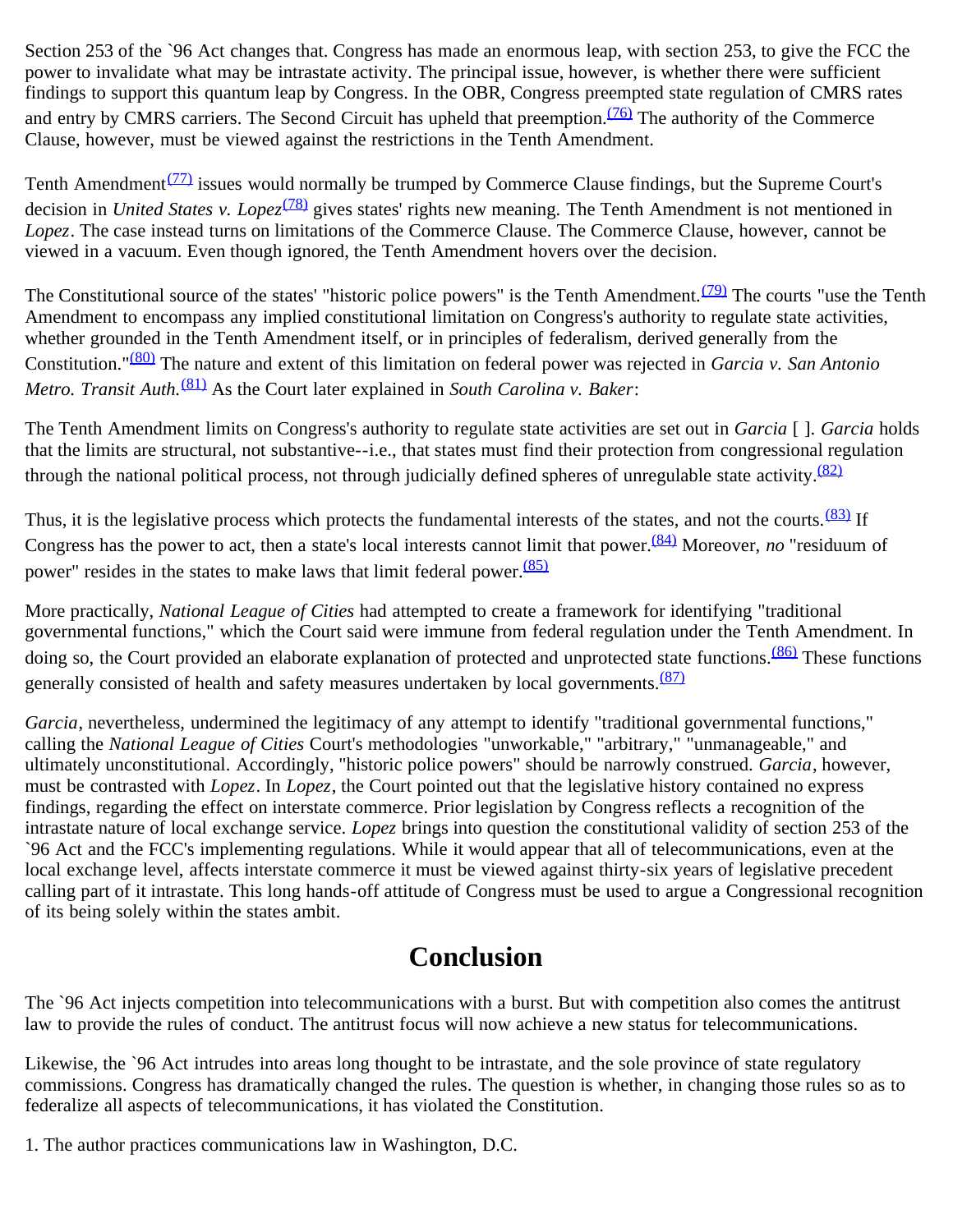<span id="page-7-0"></span>2. Telecommunications Act of 1996, Pub. L. No. 104-104, 110 Stat. 56 (to be codified in scattered sections of 47 U.S.C.).

<span id="page-7-1"></span>3. *In re* Use of the Carterfone Device in Message Toll Tel. Serv., *Decision*, 13 F.C.C. 2d 420, 13 Rad. Reg. (P & F) 597 [hereinafter *Carterfone Decision*], *aff'd and clarified by Memorandum Opinion and Order*, 14 F.C.C.2d 571, 14 Rad. Reg. (P & F) 185 (1968).

<span id="page-7-2"></span>4. John Brooks, Telephone 109 (1975).

<span id="page-7-3"></span>5. *See, e.g.*, Shively-Spencer Act of 1913, Ind.Code 8-1-2-88. (1995).

<span id="page-7-4"></span>6. Communications Act of 1934, ch. 652, 48 Stat. 1064 (codified as amended in scattered sections of 47 U.S.C.).

<span id="page-7-5"></span>7. *In re* AT&T and the Assoc. Bell System Cos. for Interstate and Foreign Comm. Serv., *Interim Decision and Order*, 9 F.C.C.2d 30 (1967).

<span id="page-7-6"></span>8. *Carterfone Decision*, 13 F.C.C.2d 420, 13 Rad. Reg. 2d (P & F) 597.

<span id="page-7-7"></span>9. In Re Applications of Microwave Comm., Inc. For Construction Permits to Establish New Facil. in the Domestic Public Point-to-Point Microwave Radio Serv. at Chicago, Ill., St. Louis, Mo., and Intermediate Points, *Decision*, 18 F.C.C.2d 953 (1969); *aff'd and clarified by Memorandum Opinion and Order*, 21 F.C.C.2d 190, 18 Rad.Reg. 226 (P & F) (1970).

<span id="page-7-8"></span>10. *In re* Establishment of Policies and Procedures For Consideration of App'n to Provide Specialized Common Carrier Serv. in the Domestic Public Point-to-Point Microwave Radio Serv. and Proposed Amend. to Parts 21, 43, and 61 of the Comm'n Rules, *First Report and Order*, 29 F.C.C.2d 870, 22 Rad. Reg. 2d (P & F) 1501, [hereinafter *Specialized Common Carrier Services Order*], *reconsideration denied in Memorandum Opinion and Order*, 31 F.C.C.2d 1106, 23 Rad. Reg. 2d (P & F) 1501 (1971), *affirmed sub nom.* Washington Util. & Transp. Comm. v. FCC, 513 F.2d 1142 (9th Cir. 1975).

<span id="page-7-9"></span>11. *Competition in Telecommunications, 1973-74: Hearings on S.1167 Before the Senate Comm. on the Judiciary*, 103rd Cong. (1974).

<span id="page-7-10"></span>12. United States v. AT&T, 552 F. Supp. 131 (D.D.C. 1982).

<span id="page-7-11"></span>13. MCI v. AT&T, 708 F.2d 1081 (7th Cir. 1983), *cert. denied*, 464 U.S. 891. Competition also received a boost when MCI obtained approval of switched services. MCI v. AT&T, 496 F.2d 214 (3rd Cir. 1974).

<span id="page-7-12"></span>14. *In re* Use of the Bands 825-845 MHz and 870-970 MHz for Cellular Comm. Systems, *Report and Order*, 86 F.C.C.2d 469, 49 Rad. Reg 2d (P & F) 809 (1981) (proceeding terminated). *See also In re* Implementation of Sections 3(n) and 332 of the Communications Act, *Second Report and Order*, 9 FCC Rcd. 1411, 74 Rad. Reg. 2d (P & F) 835 (1994).

<span id="page-7-13"></span>15. *In re* NYNEX Long Distance Co. App'n for Authority Pursuant to Section 214 of the Comm. Act of 1934, as amended, to provide Int'l Serv. from Certain Parts of the U.S. to Int'l Points through Resale of Int'l Switched Serv., *Order, Authorization and Certificate*, 11 FCC Rcd. 8685, para. 6, 3 Comm. Reg. (P & F) 1295 (1996) (D.A. Acting Chief, Int'l Bureau) (quoting S. Conf. Rep. No. 104-230, at 1 (1996)) [hereinafter *NYNEX Order*].

<span id="page-7-14"></span>16. Telecommunications Act of 1996, Pub. L. No. 104-104, sec. 601(b), 110 Stat. 56, 143.

<span id="page-7-15"></span>17. Communications Act of 1934, ch. 652, 48 Stat. 1064 (codified as amended at 47 U.S.C. 221(a)) (1994).

<span id="page-7-16"></span>18. *See In re* S. Cent. Bell Phone Co. and S. Bell Tel. and Tel. Co., *Memorandum Opinion and Order*, 6 FCC Rcd. 7136 (1991); *In re* The Mountain States Tel and Tel. Co., Northwestern Bell Tel. Co., and Pacific Northwest Bell Tel. Co., *Memorandum Opinion and Order*, 5 FCC Rcd. 1982 (1990).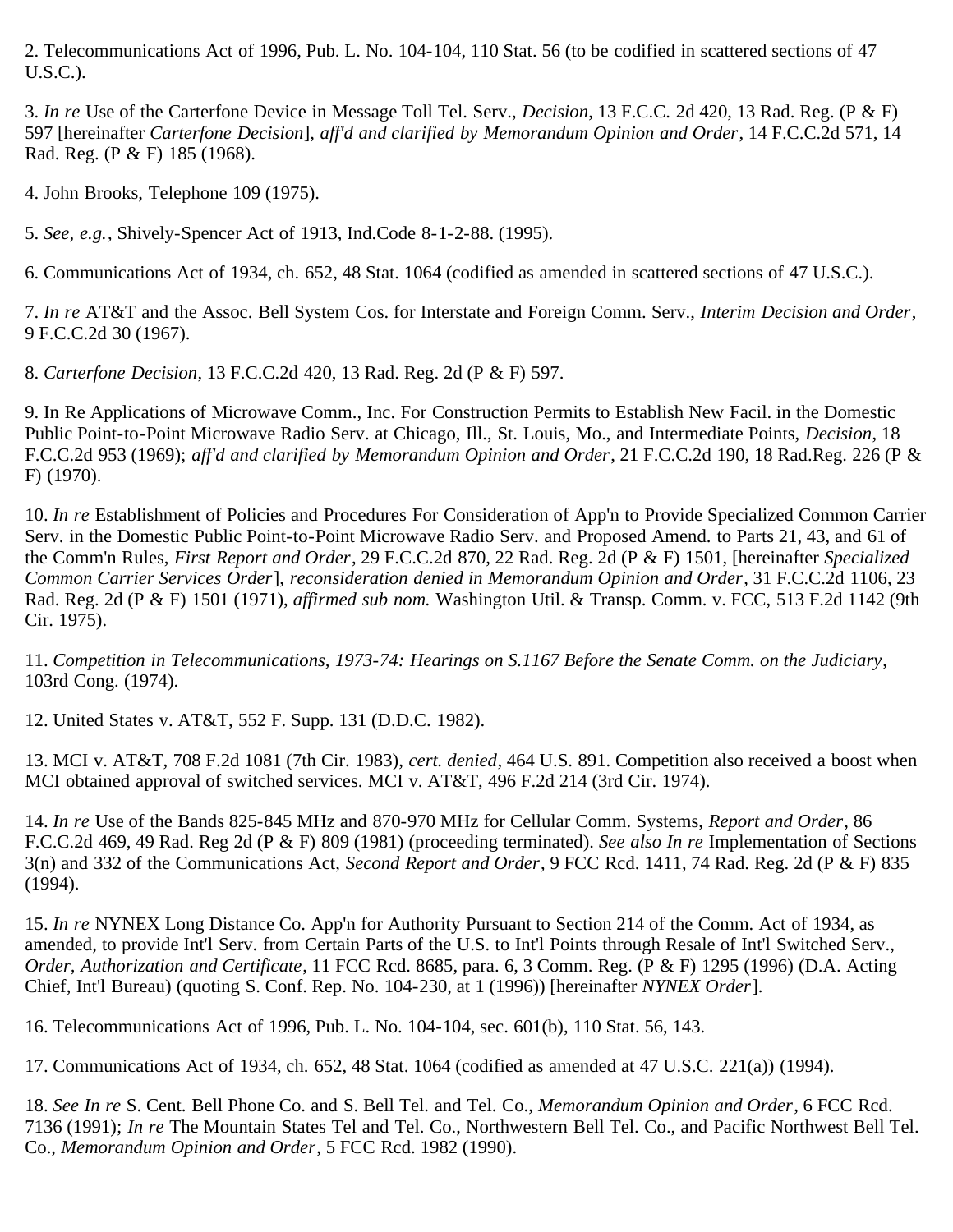<span id="page-8-0"></span>19. *In re* App'n. of Southwestern Bell Tel. Co. For A Certificate Under Section 221(a) of the Comm. Act of 1934, as Amended, to Acquire the Tel. Plant and Properties of the DeSoto Mut. Tel. Co., Located in and Around the Community of DeSoto, Kansas, *Initial Decision of Hearing Examiner David I. Kraushaar*, 1 F.C.C.2d 1420 (1965), *aff'd. in Decision*, 1 F.C.C.2d 1411.

<span id="page-8-1"></span>20. Clayton Act 7, 15 U.S.C. 18 (1994).

<span id="page-8-2"></span>21. Hart-Scott-Rodino Act, 15 U.S.C. 18(a).

<span id="page-8-3"></span>22. Clayton Act, 7, 15 U.S.C. 18.

<span id="page-8-4"></span>23. Hart-Scott-Rodino Act, 15 U.S.C. 18(a).

<span id="page-8-5"></span>24. 47 U.S.C. 309. *See also* 47 U.S.C. 313, 314 (none of these sections were changed by the `96 Act).

<span id="page-8-6"></span>25. Litton Systems, Inc. v. AT&T, 700 F.2d 785 (2nd Cir. 1983), *cert. denied*, 464 U.S. 1073 (1984).

<span id="page-8-7"></span>26. Mobilfone of Northeastern Pa., Inc. v. FCC, 682 F.2d 269 (D.C. Cir. 1982).

<span id="page-8-8"></span>27. *See* Phonetele v. AT&T, 664 F.2d 716 (9th Cir. 1982), *cert. denied*, 459 U.S. 1145 (1983); Southern Pacific v. AT&T, 740 F.2d 980 (D.C. Cir. 1984), *cert. denied*, 470 U.S. 1005 (1985); Mid-Texas v. AT&T, 615 F.2d 1372, *cert. denied*, 499 U.S. 412 (1980); Otter Tail Power v. U.S., 410 U.S. 366 (1973); United States v. RCA, 358 U.S. 334 (1959).

<span id="page-8-9"></span>28. 47 U.S.C. 314.

<span id="page-8-10"></span>29. 47 U.S.C. 309(a).

<span id="page-8-11"></span>30. 47 U.S.C. 202.

<span id="page-8-12"></span>31. Robinson-Patman Act, 15 U.S.C. 13(a).

<span id="page-8-13"></span>32. 47 U.S.C. 205.

<span id="page-8-14"></span>33. *In re* the App'n of AT&T For Auth. Under Section 214(a) of the Comm. Act of 1934, as Amended, To Supplement Existing Facilities Between Boston, Mass., *Memorandum Opinion and Order*, 50 F.C.C.2d 501, para. 25 (1974).

<span id="page-8-15"></span>34. *Specialized Common Carrier Services Order*, 29 F.C.C.2d 870, 22 Rad. Reg. 2d (P & F) 1501, *recon. denied in Memorandum Opinion and Order*, 31 F.C.C.2d 1106, 23 Rad. Reg. 2d (P & F) 1501 (1971), *affirmed sub nom.* Washington Util. & Transp. Comm. v. FCC, 513 F.2d 1142 (9th Cir. 1975).

<span id="page-8-16"></span>35. *In re* App'n of AT&T For Auth. Under Section 214(a) of the Comm. Act of 1934, as Amended, To Supplement Existing Facilities Between Boston, Mass., *Memorandum Opinion and Order*, 50 F.C.C.2d 501, para. 17 (citing *Specialized Common Carrier Services Order*, 29 F.C.C.2d 870, para. 90, 22 Rad. Reg. 2d (P & F) 1501) (emphasis added).

<span id="page-8-17"></span>36. *Id*. (citing *Specialized Common Carrier Services Order*, 29 F.C.C.2d 870, para. 90, 22 Rad. Reg. 2d (P & F) 1501) (emphasis added).

<span id="page-8-18"></span>37. Although the Commission has interpreted and applied the antitrust laws in a fashion uniquely tailored to the communications industry, the FCC may look to well-established principles of antitrust law, where they are relevant, for guidance. *See In re* AT&T Investigation into the lawfulness of Tariff FCC No. 267, offering a Dataphone Digital Serv. Between Five Cities, *Final Decision and Order*, 62 F.C.C.2d 774 (1977).

<span id="page-8-19"></span>38. United States v. FCC, 652 F.2d 72, 82, 85 (1980).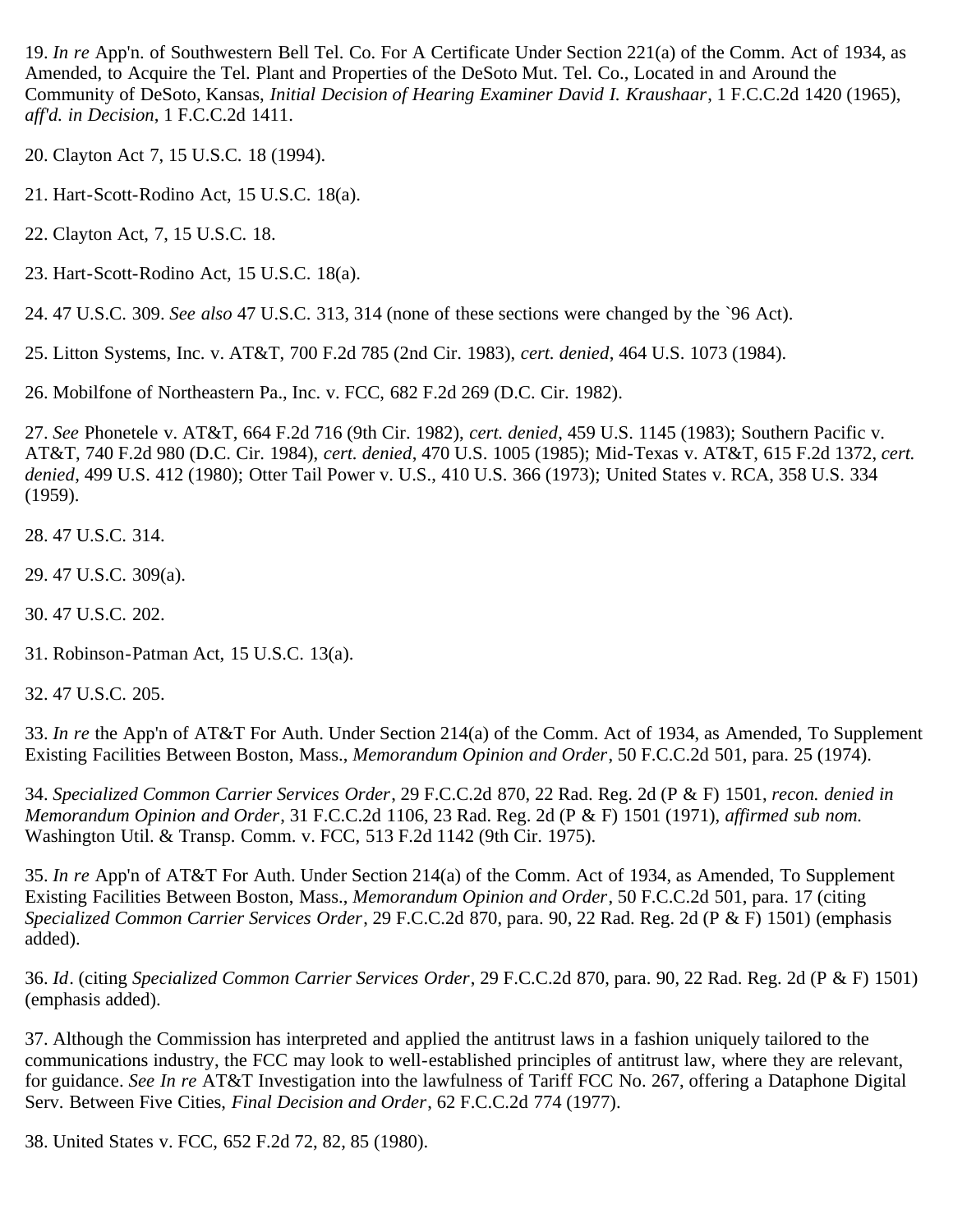<span id="page-9-0"></span>39. *Id.* at 82.

<span id="page-9-1"></span>40. *In re* Bundling of Cellular Customer Premises Equip. and Cellular Serv., *Report and Order*, 7 FCC Rcd. 4028, paras. 19-21, 70 Rad. Reg. 2d (P & F) 1288 (1992).

<span id="page-9-2"></span>41. United States v. FCC, 652 F.2d 72, 86 (citing FCC v. RCA Comm., Inc., 346 U.S. 86, 98 (1953)) (citations omitted); *See generally NYNEX Order*, 11 FCC Rcd. 8685, 3 Comm. Reg. 1295 (P & F) (1996).

<span id="page-9-3"></span>42. *In re* Craig O. McCaw and AT&T For Consent to the Transfer of Control of McCaw Cellular Comm., Inc. and its Subsidiaries, *Memorandum Opinion and Order*, 9 FCC Rcd. 5836, para. 57, 75 Rad. Reg. 2d (P & F) 1345 (1994) [hereinafter *McCaw/AT&T*]. "The pro-competitive effects of a merger can be as important to our competitive analysis as the anticompetitive effects." *Id.*

<span id="page-9-4"></span>43. *Id*. para. 61.

<span id="page-9-5"></span>44. United States v. FCC, 652 F.2d 72, 102 (citing Brown Shoe Co v. United States, 370 U.S. 294, 320 (1961)).

<span id="page-9-6"></span>45. *See* MCI Comm. Corp. v. AT&T, 462 F. Supp. 1072, 1087 (N.D. Ill. 1978), *aff'd in part*, 708 F.2d 1081 (7th Cir.), *cert. denied*, 464 U.S. 891 (1983).

<span id="page-9-7"></span>46. *See, e.g., id*.; In Re Channel 41, Inc. (WUHQ-TV), Battle Creek, Mich. For Modification of Constr. Permit, *Memorandum Opinion and Order*, 27 F.C.C.2d 595, para. 5, 21 Rad. Reg. 2d (P & F) 73, *recon. denied in Memorandum Opinion and Order*, 30 F.C.C.2d 6, 22 Rad. Reg.2d (P & F) 147 (1971).

<span id="page-9-8"></span>47. MCI v. AT&T, 462 F.Supp. 1072, 1088 (N.D. Ill. 1978).

<span id="page-9-9"></span>48. Brown Shoe Co. v. United States, 370 U.S. 294 (1962).

<span id="page-9-10"></span>49. Cincinnati Bell Tel. Co. v. FCC, 69 F.3d 752 (6th Cir. 1995). The Sixth Circuit decision may be an anomaly and of doubtful precedential value. It seems to hold opposite Congress' specific language in 47 U.S.C. 309(j)(3)(B) (1994).

<span id="page-9-11"></span>50. Sherman Act, 15 U.S.C. 1; *see also* United States v. United States Gypsum, 438 U.S. 422 (1978); United States v. Container Corp., 393 U.S. 333 (1969).

<span id="page-9-12"></span>51. Clayton Act, ch. 323, 1, 38 Stat. 730 (1914) (codified at 15 U.S.C. 19 (1994)); *see also* Square D Company v. Schneider S.A., 760 F. Supp. 362 (S.D.N.Y. 1991).

<span id="page-9-13"></span>52. *In re* Amendment of Parts 20 and 24 of the Comm'ns. Rules--Broadband PCS Competitive Bidding and the Commercial Mobile Radio Serv. Spectrum Cap, *Report and Order*, 11 FCC Rcd. 7824, para. 121 (1996).

<span id="page-9-14"></span>53. 47 C.F.R. 20.6(e)(4)(i) (1995).

<span id="page-9-15"></span>54. *In re* App'n of General Telephone & Electronics Corporation to Acquire Control of Telenet Corporation, *Memorandum Opinion and Order*, 72 F.C.C.2d 91, 107, n.34, 45 Rad. Reg.2d (P & F) 1189, 1201, n.34 (1979) [hereinafter *GTE/Telenet*]. *See also* California v. FCC, 39 F.3d 919 (9th Cir. 1994).

<span id="page-9-16"></span>55. *McCaw/AT&T*, 9 FCC Rcd. 5836, 75 Rad. Reg. 2d (P & F) 1345 (1994).

<span id="page-9-17"></span>56. *Id.* at 5905 n.284, 75 Rad. Reg. 2d (P & F) at 1374, n.284.

<span id="page-9-18"></span>57. Cincinnati Bell Tel. Co. v. FCC, 69 F. 3d 752, 768 (6th Cir. 1995).

<span id="page-9-19"></span>58. *See also In re* An Inquiry Into the Use of the Bands 825-845 MHz and 870-890 MHz for Cellular Comm. Systems, *Report and Order*, 86 F.C.C.2d 469, paras. 48-52, 49 Rad.Reg. 2d (P & F) 809 (1981) (proceeding terminated), *as modified in Memorandum Opinion and Order on Reconsideration*, 89 F.C.C.2d 58 (1982) (proceeding terminated); *In re* Policy and Rules Concerning the Furnishing of Customer Premises Equipment, Enhanced Services and Cellular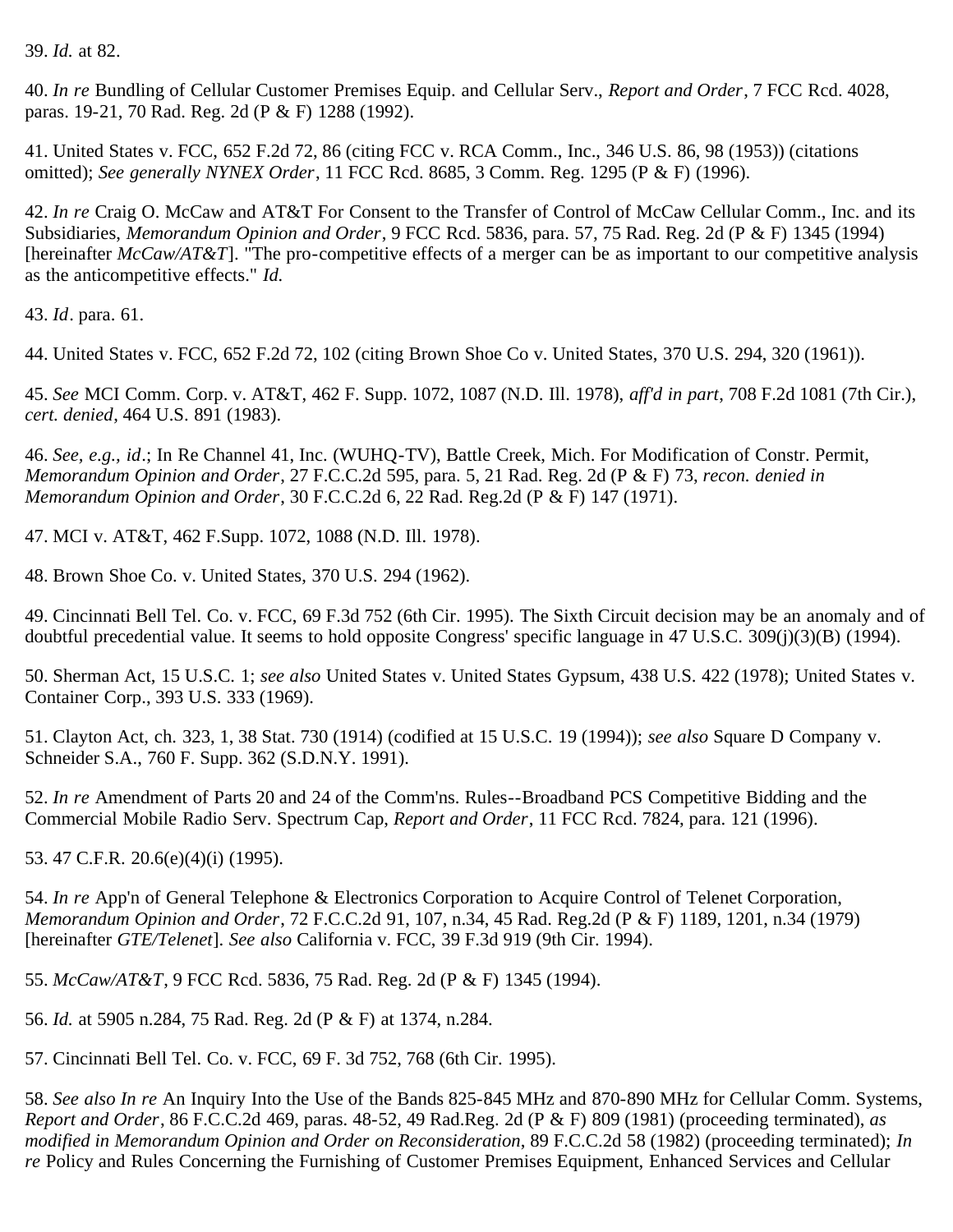Comm. Serv. by the Bell Operating Cos., *Report and Order*, 95 F.C.C.2d 1117, paras. 48-52 (1983) (as codified 47 C.F.R. 22.903 (1994)). Section 601(d) of the `96 Act permits wireline carriers to jointly market cellular and other local exchange services.

<span id="page-10-0"></span>59. United States v. Griffith, 334 U.S. 100 (1948); Berkey Photo v. Eastman Kodak, 603 F.2d 263 (2nd Cir. 1979).

<span id="page-10-1"></span>60. *NYNEX Order*, 11 F.C.C. Rcd. 8685, para. 7, 3 Comm. Reg. (P & F) 1295 (1996) (D.A. Acting Chief, International Bureau).

<span id="page-10-2"></span>61. 47 U.S.C. 151(b) (1994).

<span id="page-10-3"></span>62. 47 U.S.C. 332(c)(3). Under the `96 Act CMRS is excluded from access charge requirements under section 705, Telecommunications Act of 1996, Pub. L. No. 104-104, sec. 705, 332(c)(8), 110 Stat. 56, 152, and joint marketing restrictions, *id.* sec. 601(d), 110 Stat. at 144.

<span id="page-10-4"></span>63. *In re* Implementation of the Local Competition Provisions of the Telecommunications Act of 1996, *Second Report and Order and Memorandum Opinion and Order*, CC Dkt. No. 96-98, FCC 96-333, para. 2 (Aug. 8, 1996).

<span id="page-10-5"></span>64. *Id*. para. 3.

<span id="page-10-6"></span>65. Iowa Utilities Bd. v. FCC, Nos. 96-3321, 96-3406, 96-3436, 96-3414, 96-3416, 96-3410, 96-3430, 96-3418, 96- 3424, 1996 WL 589204 (8th Cir. 1996). A motion to vacate the stay was denied on Nov. 12, 1996, 117 S.Ct. 419.

<span id="page-10-7"></span>66. *In re* Matter of Implementation of the Local Competition Provisions in the Telecommunications Act of 1996; Interconnection between Local Exchange Carriers and Commercial Mobile Radio Service Providers, *First Report and Order*, CC Dkt. No. 96-96, FCC 96-325 (Aug. 8, 1996).

<span id="page-10-8"></span>67. North Carolina Utilities Comm. v. FCC, 537 F.2d 787 (4th Cir. 1976), *cert. denied*, 429 U.S. 1027 (1976).

<span id="page-10-9"></span>68. U.S. Const. art. I, 8, cl. 3.

<span id="page-10-10"></span>69. National Collegiate Athletic Ass'n v. Miller, 10 F.3d 633, 639 (9th Cir. 1993).

<span id="page-10-11"></span>70. *See* Cooley v. Bd. of Wardens, 12 How. 299, 317 (1851).

<span id="page-10-12"></span>71. *See* Wickard v. Filburn, 317 U.S. 839 (1937); Heart of Atlanta Motel v. United States, 379 U.S. 241 (1964).

<span id="page-10-13"></span>72. *See* Barclays Bank PLC v. Franchise Tax Bd. of Cal., 114 S.Ct. 2268, 2276 (1994); Redwood Theatres, Inc. v. Festival Enterprises, Inc., 908 F.2d 477, 481 (9th Cir. 1990).

<span id="page-10-14"></span>73. *Barclays*, 114 S.Ct. at 2276 n.9.

<span id="page-10-15"></span>74. American Trucking Ass'ns, Inc. v. Scheiner, 483 U.S. 266, 280 (1987).

- <span id="page-10-16"></span>75. Omnibus Budget Reconciliation Act of 1994, 47 U.S.C. 332 (1994).
- <span id="page-10-17"></span>76. Connecticut Dep't of Pub. Util. Control v. FCC, 78 F.3d 842 (2nd Cir. 1996).
- <span id="page-10-18"></span>77. U.S. Const. amend. X.
- <span id="page-10-19"></span>78. United States v. Lopez, 115 S. Ct. 1624 (1995).
- <span id="page-10-20"></span>79. U.S. Const. amend. X.
- <span id="page-10-21"></span>80. South Carolina v. Baker, 485 U.S. 505, 511 n.5 (1988).